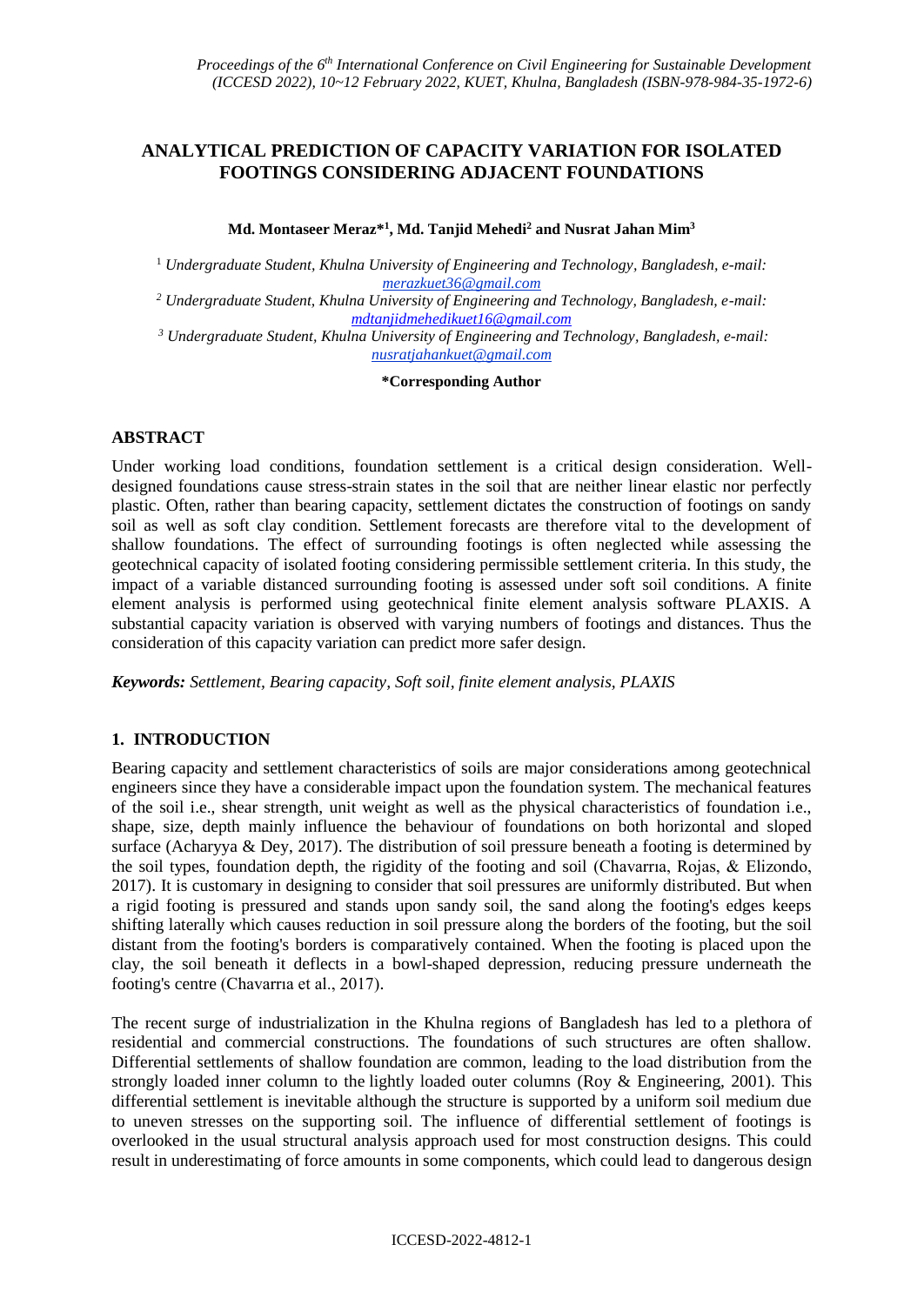and disaster. A numerical modeling is required to determine the realistic capacity variation for isolated footings in advance.

Numerous researchers have recently attempted to assess the bearing capacity of various types of footings with different circumstances, aspect ratios, or embedment depths. The theoretical ultimate bearing capacity of two interfering strip footings lying on soils was investigated (Das, Larbi-Cherif, & foundations, 1983; Kumar, Bhoi, & engineering, 2008; Kumar & Ghosh, 2007; Kumar, Kouzer, & geomechanics, 2008; Saran & Agarwal, 1974; Stuart, 1962; West & Stuart, 1965) and revealed that the failure zones beneath the footings influence one another when two strip footings are contacted closely enough, resulting in a considerable increase in ultimate bearing capacity. According to the investigations (Ghosh & Kumar, 2009; Lavasan, Ghazavi, & Foundations, 2012; Lotfizadeh & Kamalian, 2016; Naderi, Hataf, & Geomembranes, 2014; Srinivasan, Ghosh, & Geoengineering, 2013) done for evaluating the effect of distance on capacity with equivalent loads, two closely spaced footings have a higher ultimate carrying capacity than a single isolated footing. The efficiency factors decline as the distance between the footings expands (Ghosh & Kumar, 2009; Lee, Eun, & geotechnics, 2009). The acquired data from those investigations revealed less efficiencies than anticipated by Stuart's theoretical study (Stuart, 1962). Because of the unpredictability of empirical formulations, various numerical analysis procedure including finite element analysis (FEA) (Gourvenec, Randolph, & Kingsnorth, 2006; Yun, Bransby, & foundations, 2007; Zhu, 2004), upper bound analysis (Yu, Huang, & Zhang, 2015; Yun et al., 2007), method of characteristics (Gholami, Hosseininia, & Engineering, 2017; Kumar & Ghosh, 2005; Tant, Craig, & Foundations, 1995) has been utilized for investigating the bearing capacity. The maximum studies were restricted in the fairly shallow embedment where D/B up to 2.5. Salgado, Lyamin, Sloan, and Yu (2004) investigated the bearing capacity factors of circular, strip and rectangular footings with varying embedment ratios and aspect ratios up to  $D/B = 5$ , whereas Edwards, Zdravkovic, and Potts (2005) examined the circular, strip footings in homogeneous clay with embedment ratios up to 4.

Till now, most experimental and theoretical studies have been intended to examine bearing capacity, but there are relatively limited literatures connected to laboratory or numerical analyses on capacity variation for isolated footings with varying distances and amounts of footings. Due to the abundance of isolated footings in Bangladesh's southwestern region, the current study intends to provide an analytical methodology for forecasting capacity variation for isolated footings when surrounding foundations are taken into account as well as new correlations are predicted that are justifed by Terzaghi and Meyerhof equation.

## **2. METHODOLOGY**

The finite element mathematical model was created using geotechnical finite element analysis software PLAXIS 2D (Brinkgreve et al., 2016). The footing was designed as a stiff body with a mesh that was the same as the earth around it. It was possible to replicate the interaction between the footing and the nearby soil by using contact pairs. At the footing base, smooth and rough interactions were simulated to see how they would react. The contacts along the perimeter of the footing base were allowed to move. Here, "B" denotes the square footing dimension, which was determined to be 2m. As illustrated in Figure 1, Condition A is a single isolated footing, but Condition B (Figure-2) is the same isolated footing surrounded by similar-sized footings at B distance. At 1.5B distance, Condition C reflects the same central footing as Condition B (Figure-3). Finally, in Condition D, the footing is surrounded by footings of comparable size at a 2.5B distance (Figure-4). All the conditions were analzed considering 50mm settlement.

To develop the mathematical model, the simple strain Mohr-Coulomb model with 15 node elements was used; also, it was also assumed that the soil attribute had no water table influence. The investigation included well-graded sandy soils and clayey sands, as these soil types are prevalent in the surrounding region. The following table summarizes the qualities of these soils.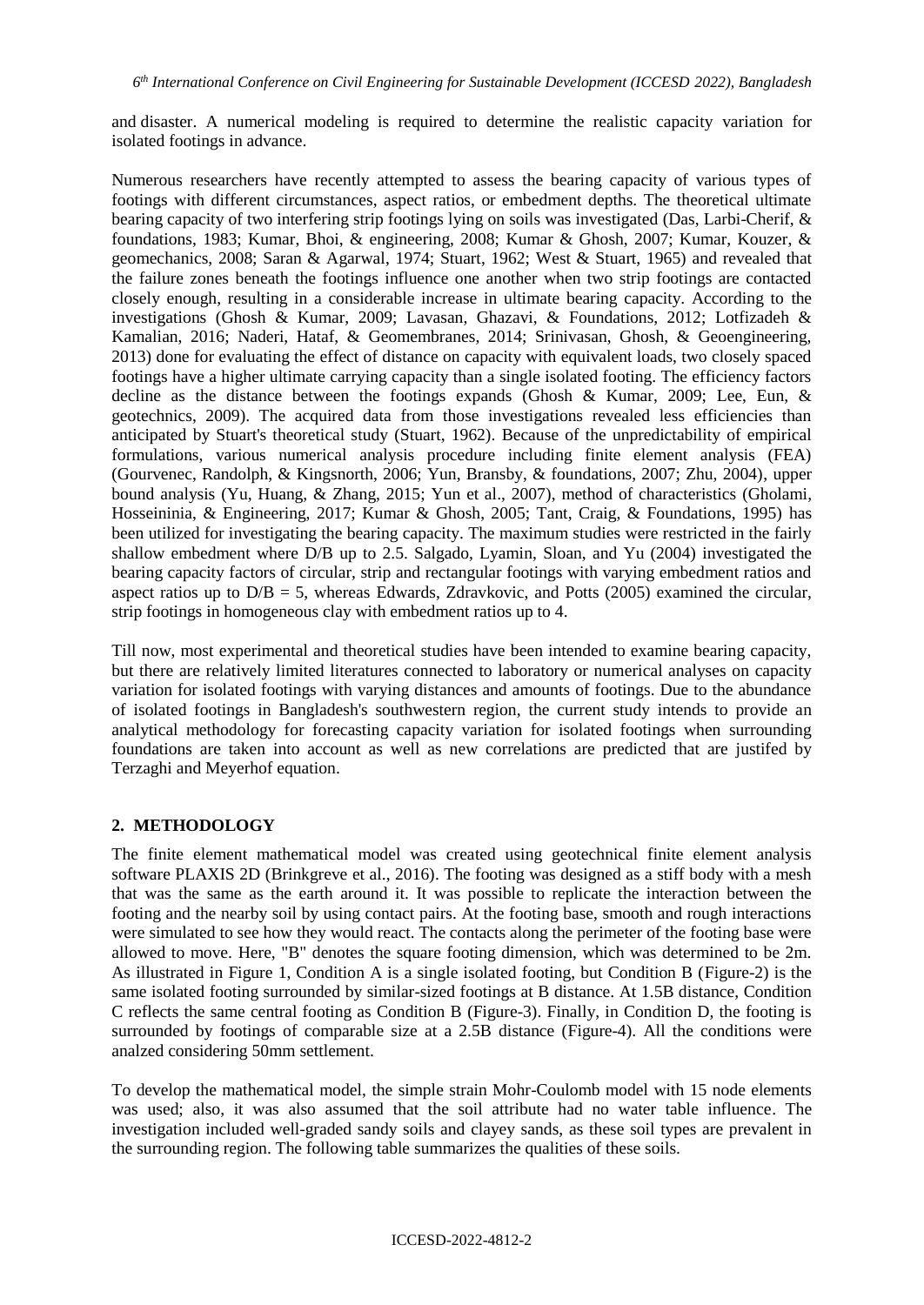

**Fig-1 Condition A** 

Fig-2 Condition B



Fig-3 Condition C



**Fig-4 Condition D** 

| <b>Table 1:</b> Parameters for Well Graded Sand |  |  |  |
|-------------------------------------------------|--|--|--|
|-------------------------------------------------|--|--|--|

| <b>Parameter</b>                      | <b>Name</b> | <b>Value</b> | Unit     |
|---------------------------------------|-------------|--------------|----------|
| Material model                        | Model       | Mohr-Coulomb |          |
| Type of material behaviour            | Type        | Drained      |          |
| Soil unit weight below phreatic level | Yunsat      | 17           | $kN/m^3$ |
| Soil unit weight above phreatic level | Ysat        | 20           | $kN/m^3$ |
| Permeability in horizontal direction  | $k_{x}$     |              | m/day    |
| Permeability in vertical direction    | $k_v$       |              | m/day    |
| Young's modulus                       | $E_{ref}$   | 13000        | $kN/m^2$ |
| Poisson's ratio                       | v           | 0.3          | -        |
| Cohesion (constant)                   | $c_{ref}$   |              | $kN/m^2$ |
| Friction angle                        |             | $31^\circ$   |          |
| Dilatancy angle                       | Ψ           | 0            |          |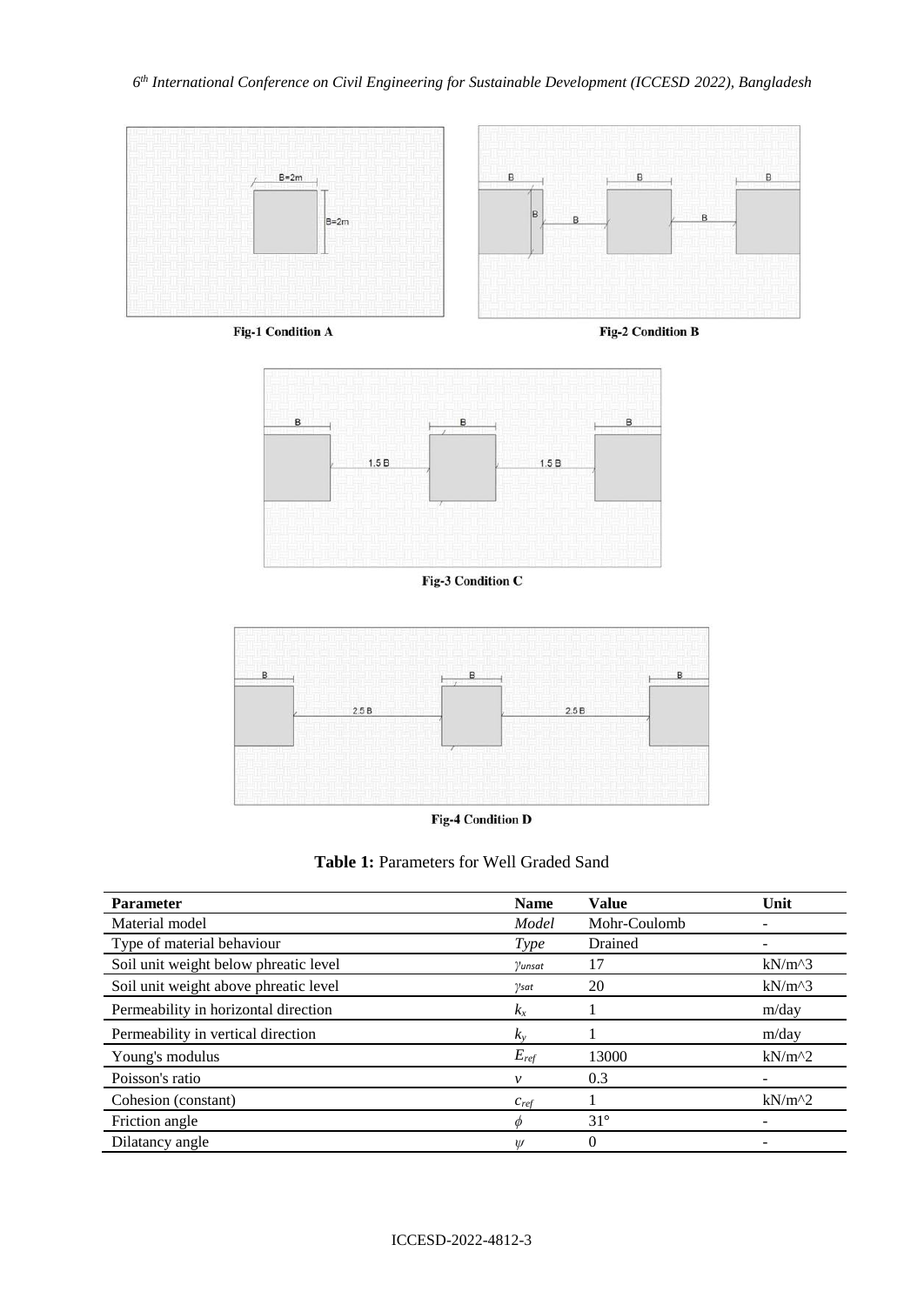*6 th International Conference on Civil Engineering for Sustainable Development (ICCESD 2022), Bangladesh*

| <b>Parameter</b>                     | <b>Symbol</b>           | <b>Value</b> | Unit     |
|--------------------------------------|-------------------------|--------------|----------|
| Material model                       | Model                   | Mohr-Coulomb |          |
| Type of behaviour                    | Type                    | Drained      |          |
| Weight above phreatic level          | $\gamma$ unsat          | 16           | $kN/m^3$ |
| Weight below phreatic level          | $\gamma_{\textit{sat}}$ | 18           | $kN/m^3$ |
| Permeability in horizontal direction | $k_x$                   |              | m/day    |
| Permeability in vertical direction   | $k_{y}$                 |              | m/day    |
| Young's modulus                      | $E^{\prime}$            | 5000         | $kN/m^2$ |
| Poisson's ratio                      | $\nu'$                  | 0.35         |          |
| Cohesion                             | $c'_{ref}$              |              | $kN/m^2$ |
| Friction angle                       | Ф                       | 20           |          |
| Dilatancy angle                      | $\psi$                  | 0            |          |

## **Table 2:** Parameters for Clayey Sands

# **3. RESULT AND DISCUSSION**

## **3.1 Effect of the footing in sandy soil**

As shown in Figure 5, Condition A has only isolated footing; as a result, the pressure bulb develops with gradual displacement, and the depth of the pressure bulb is the least of the three. Because there are several footings in Condition B and the distance between them is the shortest, the pressure bulb of those footings interacts with one another and generates the highest settlement, despite the fact that the soil profile is similar. To demonstrate the difference between Conditions A and B, the 12 mm settlement layer in Condition B is located higher elevation than the one in Condition A. The displacement layer for condition C is much higher than for conditions A and D. Because the inbetween distance is just 1.5 times the length of the footing, the pressure bulb of the centre footing interacts with the other two at a higher state. Finally, in Condition D, several footings are present, but the in-between distance for the footings is 2.5 times the length of the footing. As a result, the pressure bulbs of each separate footing are hardly able to interact with one another.

The bearing force vs. displacement curve for all circumstances at sandy soil is shown in Figure 6. Under condition A, the single isolated footing can withstand 332 kN/m force, which is the maximum bearing capacity for 50 mm settlement. Condition B, on the other hand, found a nearly 9.5 percent lower bearing force than condition A when multiple footing action on sandy soil was examined with the shortest in-between distance. Condition C and D, on the other hand, had a 2% and 1% lower bearing force than condition A, respectively. The increased in-between distance and lower interaction between their pressure bulbs resulted in a substantial performance gain.

## **3.2 Effect of the footing in clayey sands**

Condition A has only isolated footing, as illustrated in Figure 7; as a result, the pressure bulb develops with progressive displacement, and the depth of the pressure bulb is the smallest of the four. Because there are multiple footings in Condition B and the distance between them is the smallest, the pressure bulbs interact with one another and generate the largest settlement, despite the fact that the soil profile is similar. To emphasize the distinction between Conditions A and B, the 12 mm settlement layer in Condition B is elevated above the layer in Condition A. The displacement layer for condition C is substantially higher than for conditions A and D, as seen in Figure 9. The pressure bulb of the centre footing interacts with the other two at a higher level since the in-between distance is just 1.5 times the length of the footing. Finally, in Condition D, there are multiple footings, but the distance between them is 2.5 times the length of the footing. As a result, the pressure bulbs of each footing barely interact.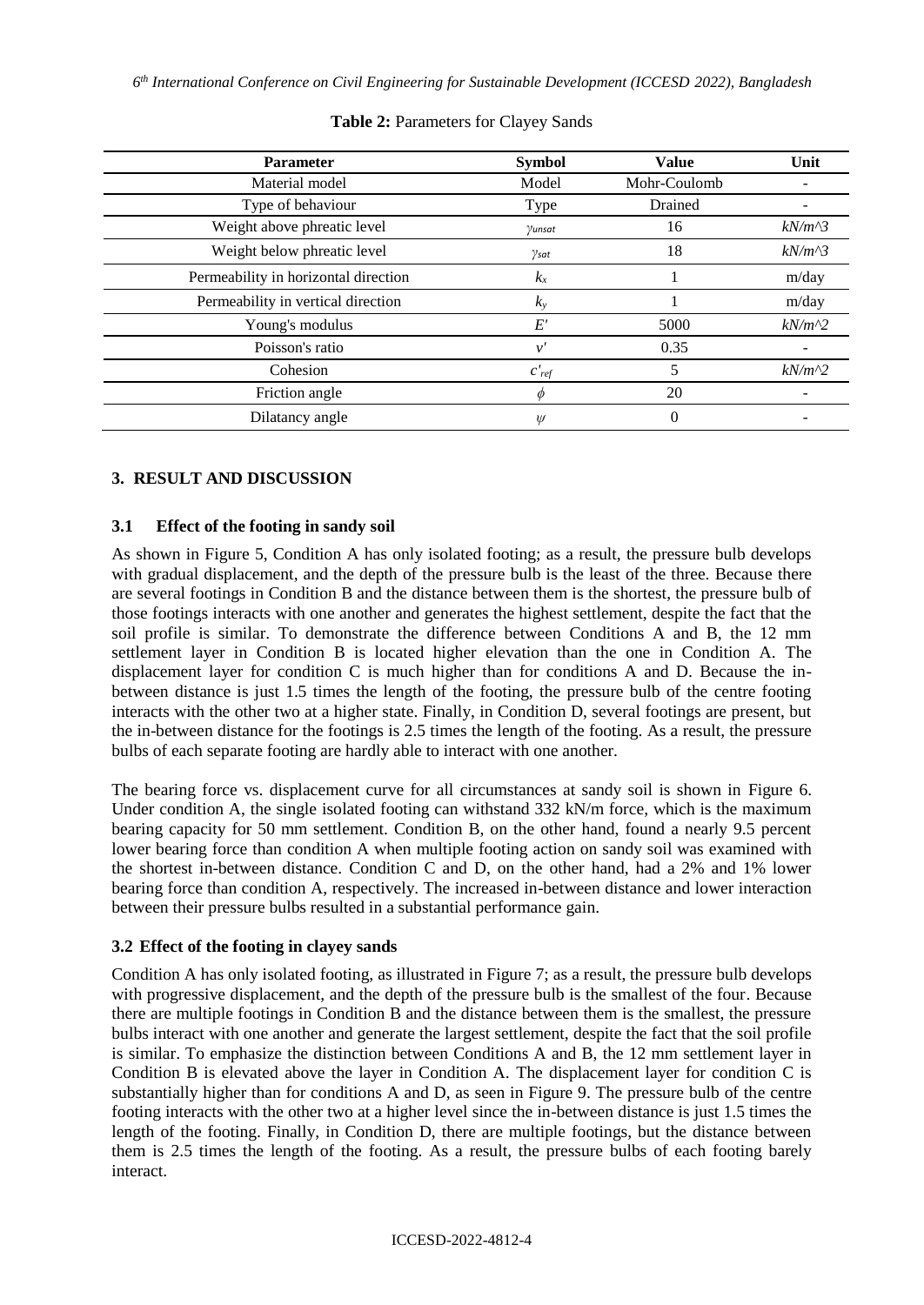

**Condition D for Sand** 

Figure 5: Conditions on Sandy soil from PLAXIS (condition A, B, C, D)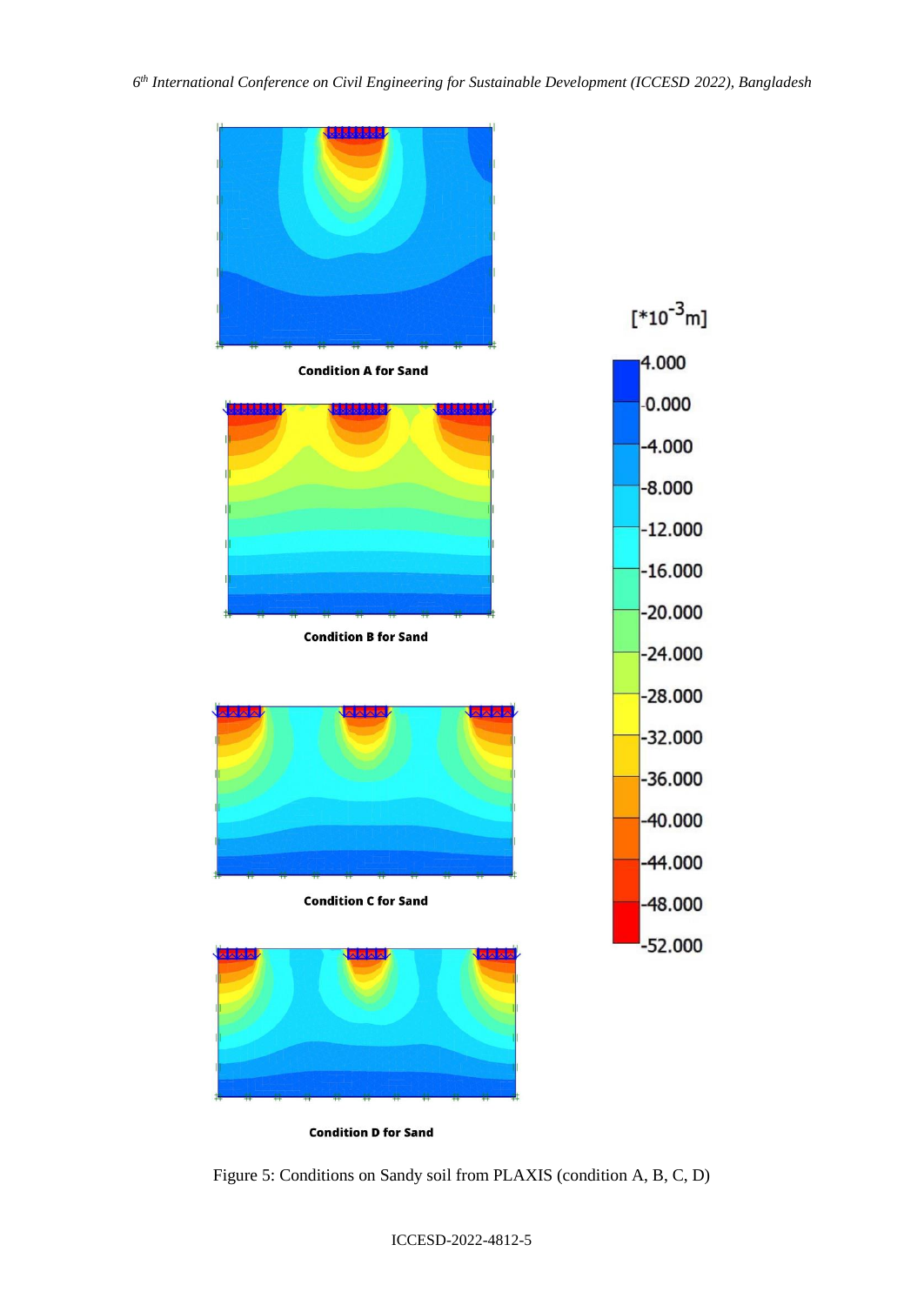

Figure 6: Graph on Bearing Force vs Displacements for Sandy Soil

The bearing force vs. displacement curve for all circumstances at sandy soil is shown in Figure 8. Under condition A, the single isolated footing can withstand 332 kN/m force, which is the maximum bearing capacity for 50 mm settlement. Condition B, on the other hand, found a nearly 9.5 percent lower bearing force than condition A when multiple footing action on sandy soil was examined with the shortest in-between distance. Condition C and D, on the other hand, had a 2% and 1% lower bearing force than condition A, respectively. The increased in-between distance and lower interaction between their pressure bulbs resulted in a substantial performance gain.

#### **3.3 Correlations for sandy soil**

For sandy soil with condition A, B, C, D, the force settlement behaviour can be predicted by the equation 1, 2, 3, and 4 respectively and illustrated in Figure 9.

(Soil unit weight varying 17-19 kN/m<sup>3</sup> for below phreatic level, 20-22 kN/m<sup>3</sup> for above phreatic level, modulus of elasticity and friction angle ranging from 12000-14000 kN/m<sup>2</sup> and 27°-31° respectively)

| $d = (1.6657 \times 10^{4} \pm 5.17 \times 10^{6})f^{2} + (0.0964 \pm 0.00164)f + (-0.1479 \pm 0.0915)$    | $R^2 = 0.9997(1)$  |
|------------------------------------------------------------------------------------------------------------|--------------------|
| $d = (6.3974 \times 10^{5} \pm 1.0429 \times 10^{5})f^{2} + (0.1383 \pm 0.0029)f + (0.0472 \pm 0.1426)$    | $R^2 = 0.9994$ (2) |
| $d = (9.9475 \times 10^{-5} \pm 1.4865 \times 10^{-5})f^{2} + (0.1252 \pm 0.0044)f + (-0.0488 \pm 0.2337)$ | $R^2 = 0.9998$ (3) |
| $d = (9.5863 \times 10^{5} \pm 2.9938 \times 10^{6})f^{2} + (0.1214 \pm 8.9431)f + (-0.1184 \pm 0.0470)$   | $R^2 = 0.9998$ (4) |

#### **3.4 Correlations for clayey sand**

For sandy soil with condition A, B, C, D, the force settlement behaviour can be predicted by the equation 1, 2, 3, and 4 respectively and illustrated in Figure 10.

(Soil unit weight varying 16-18 kN/m<sup>3</sup> for below phreatic level, 18-20 kN/m<sup>3</sup> for above phreatic level, modulus of elasticity and friction angle ranging from 4000-6000 kN/m<sup>2</sup> and 18°-24° respectively)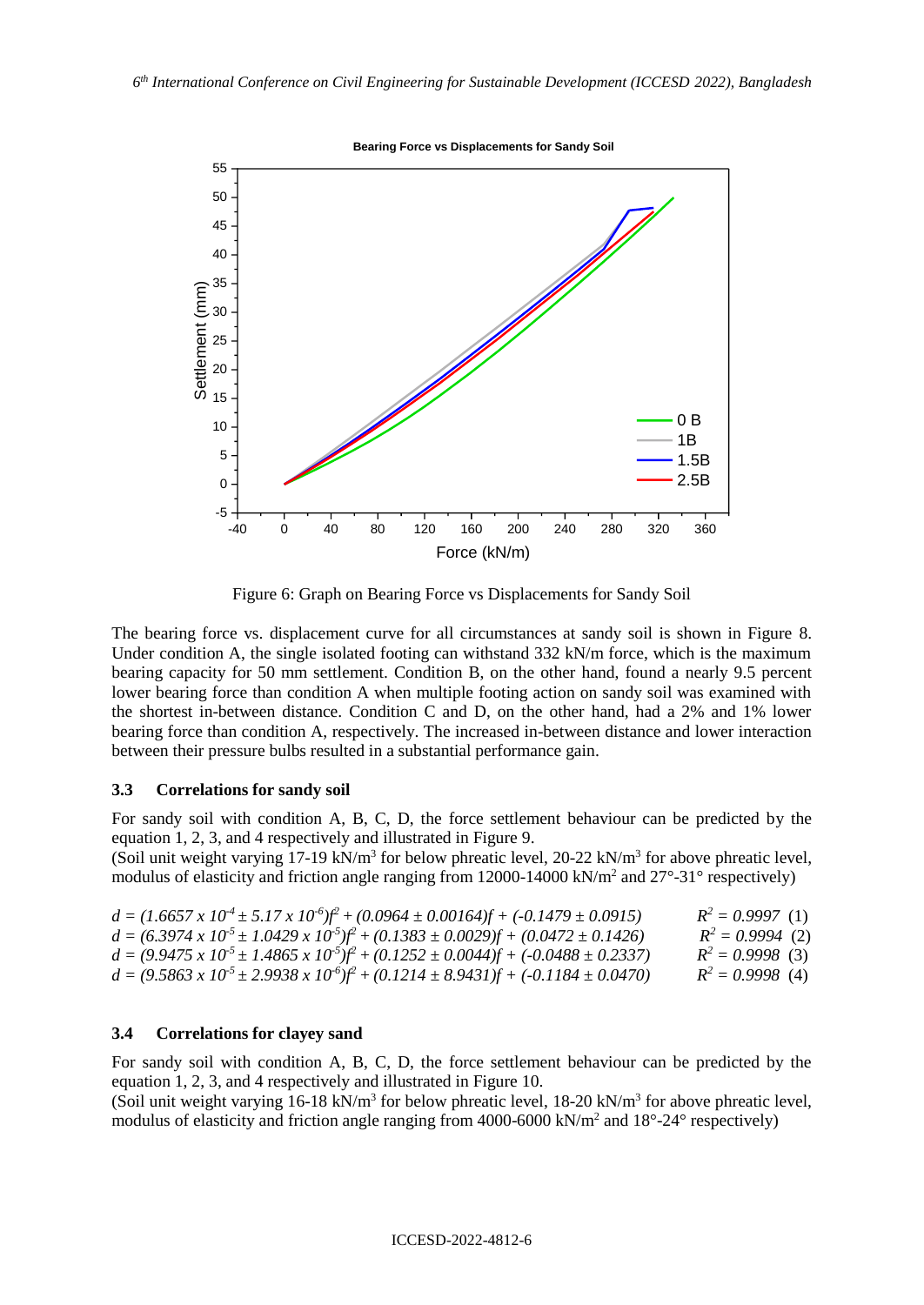

Figure 7: Conditions on Clayey Sand from PLAXIS (condition A, B, C, D)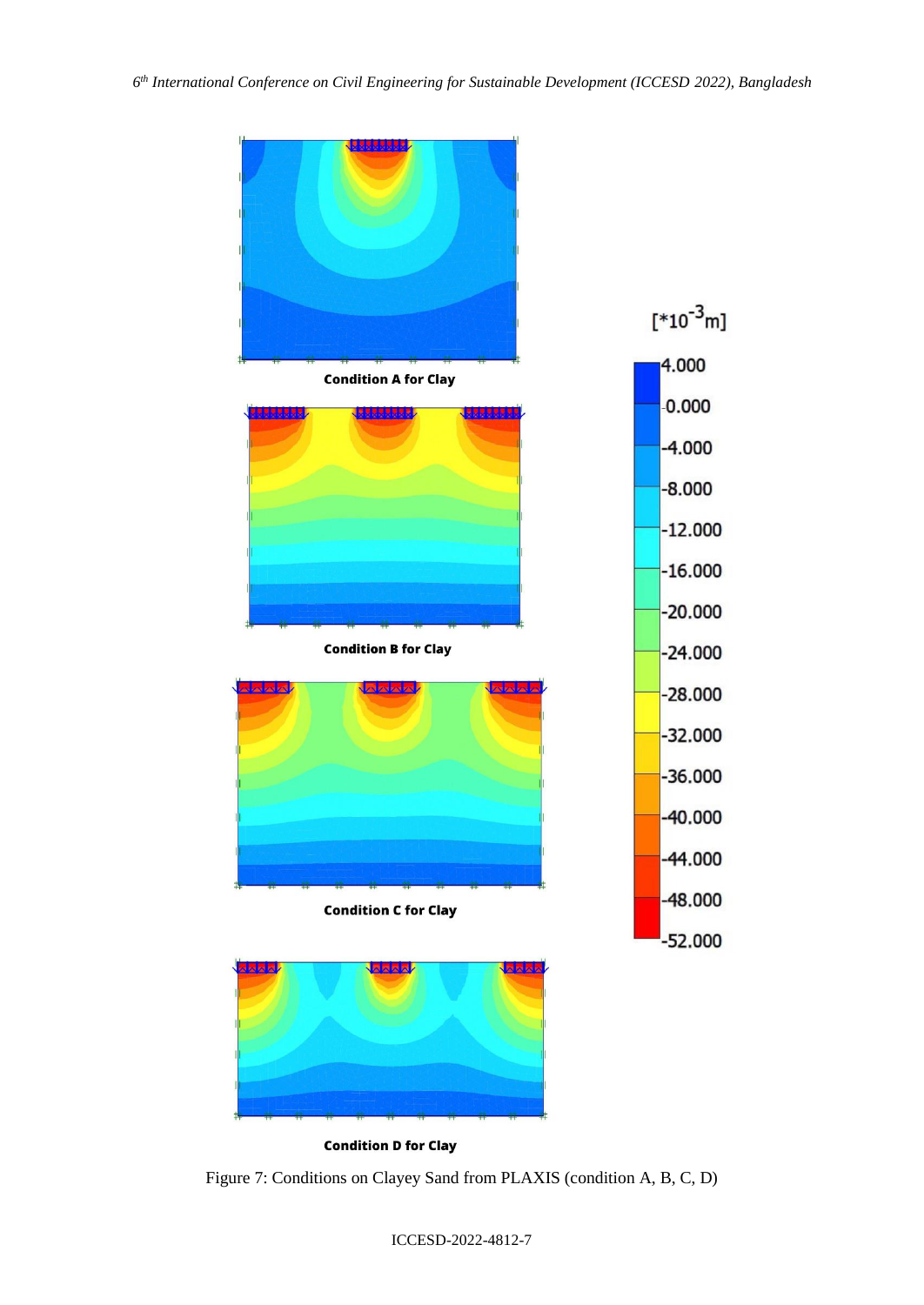

Figure 8: Graph on Bearing Force vs Displacements for Clayey Sand



**Correlaions for Sandy Soil**

Figure 9: Correlations for sandy soil

| $d = (7.3870 \times 10^{4} \pm 4.8295 \times 10^{5})f^{2} + (0.1736 \pm 0.0080)f + (0.3612 \pm 0.2651)$                             | $R^2 = 0.9993$ (1) |     |
|-------------------------------------------------------------------------------------------------------------------------------------|--------------------|-----|
| $d = (1.9368 \times 10^{4} \pm 2.8042 \times 10^{6})f^{2} + (0.3268 \pm 3.7326 \times 10^{4})f + (-0.0010 \pm 0.0099) R^{2} = 1.0$  |                    | (2) |
| $d = (2.2238 \times 10^{4} \pm 3.7207 \times 10^{6})f^{2} + (0.2715 \pm 5.6667 \times 10^{4})f + (0.0259 \pm 0.0171)$ $R^{2} = 1.0$ |                    | (3) |
| $d = (4.1535 \times 10^{4} \pm 1.3445 \times 10^{3})f^{2} + (0.2346 \pm 0.0020)f + (0.0881 \pm 0.0620)$                             | $R^2 = 0.9999$ (4) |     |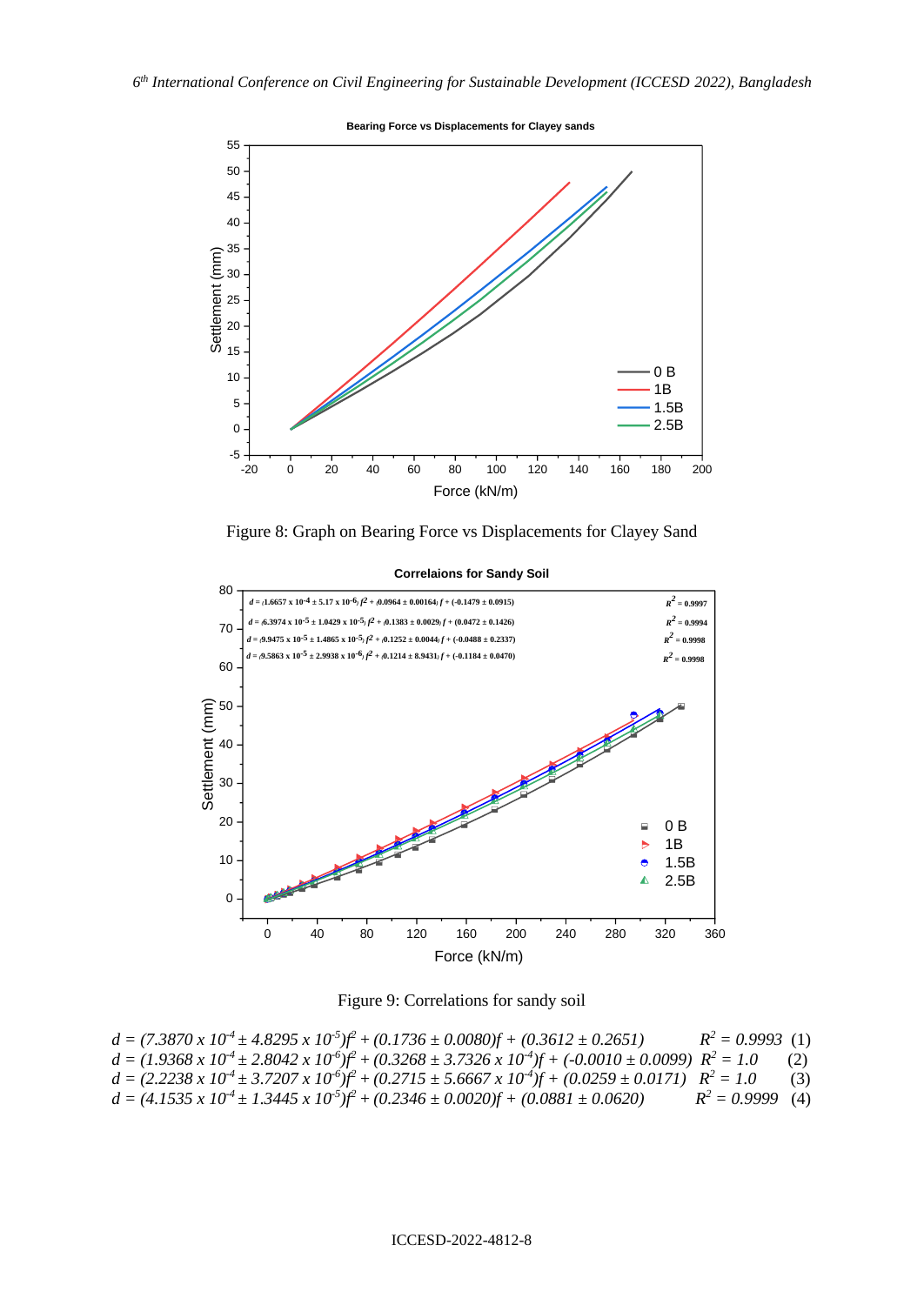#### **Correlaions for Clayey Sands**



Figure 10: Correlations for clayey sand

#### **3.5 Proof Check**

The analytical result was justified by Terzaghi, Peck, and Mesri (1996) ( $q_{\mu l} = CN_c + qN_a + \gamma BN_{\nu}$ ) and Meyerhof (1957)  $(q_{ult} = cN_cS_cD_c + gDN_qS_qD_q + 0.5gBN_gS_gD_g)$  as it varies 7-9% for Terzaghi's equation and 4-5% for Meyerhof equation. So, it can be said that the procedure was valid. However, only 2D analysis was used in this work for prediction and to generate generalized formulas; as a result, 3D analysis is advised for greater prediction accuracy.

#### **4. CONCLUSIONS**

From the analytical investigation the following conclusion can be drawn.

- The isolated footing at Condition-A was able to resist maximum bearing force (332.92 kN/m) at 50 mm settlement for both sandy soil and clay sands.
- Condition-B displayed the minimum bearing force for both the soil condition as the footing was surrounded by multiple footing actions and the pressure bulb was also intersecting at higher elevation.
- The correlation for footing actions for these soil conditions can be used as it was justified by the formula of Meyerhof and Terzaghi equation.
- Finally, to analyse isolated footing surrounded by multiple footing action the reduction of bearing capacity, must be applied.

#### **REFERENCES**

Acharyya, R., & Dey, A. J. I. L. (2017). Finite element investigation of the bearing capacity of square footings resting on sloping ground. *2*(3), 97-105.

Brinkgreve, R., Kumarswamy, S., Swolfs, W., Waterman, D., Chesaru, A., & Bonnier, P. (2016). PLAXIS 2016. *PLAXIS bv, the Netherlands*.

Chavarrıa, S. L., Rojas, A. L., & Elizondo, M. M. (2017). A new mathematical model for design of square isolated footings for general case.